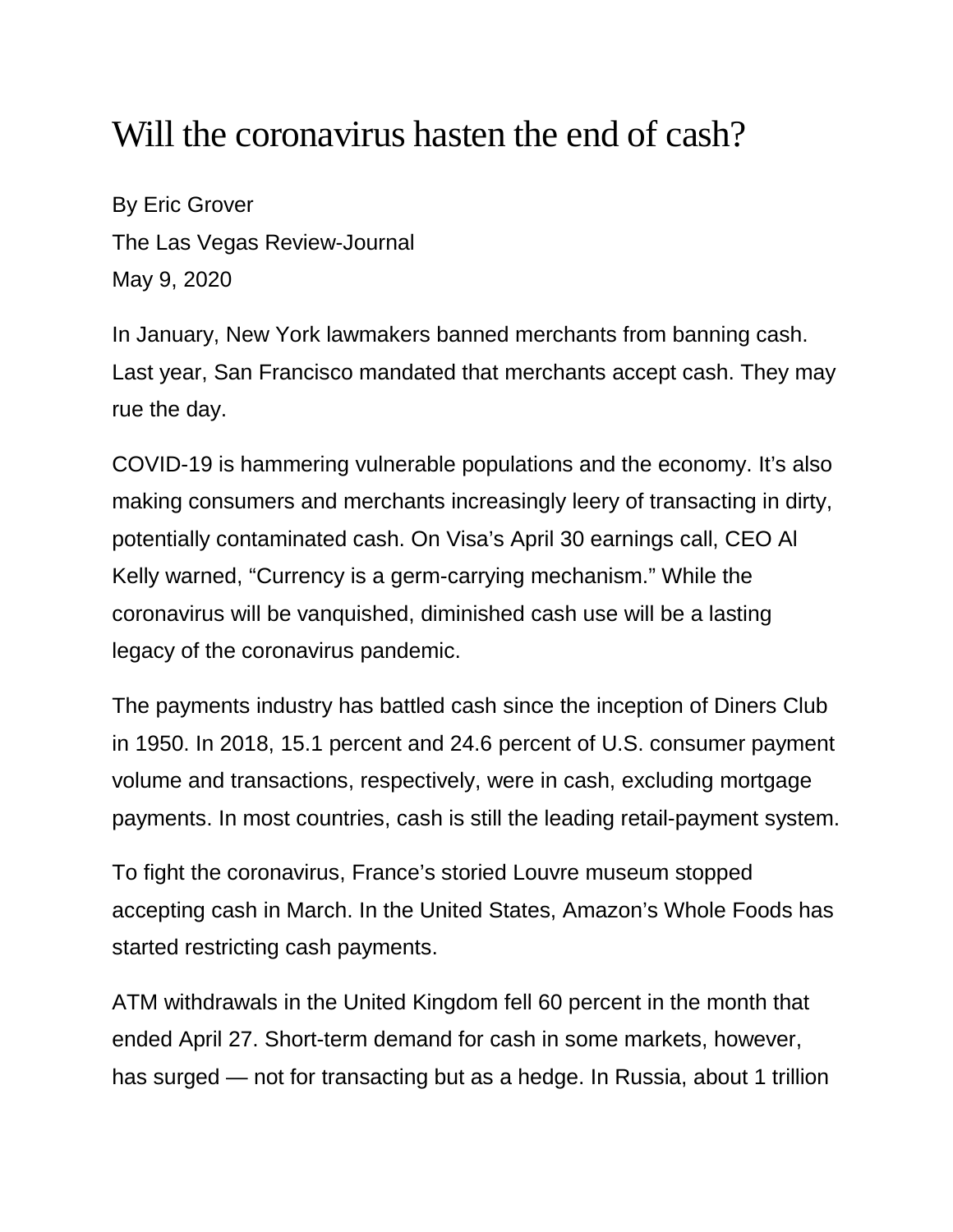rubles (\$13.6 billion) was withdrawn from ATMs and bank branches since the beginning of March, more than during 2019.

Fear of COVID-19 will spur greater interest in digital currencies.

Facebook and the Libra Association scaled back ambitious plans announced last year to launch a global digital currency and payment system, which provoked a din of hostility from regulators and politicians. Their rethink will keep Libra's transaction ledger permissioned, making it less likely bad actors will get access. And Libra stablecoins will be backed by each jurisdiction's national currency — dollars, pounds, euros, et al., rendering them akin to electronic banknotes. That won't threaten government monopolies creating money. The coronavirus has created a signal opportunity for the social media giant's ambitions in payments.

Signature Bank and Chase already have digital dollars for business-tobusiness payments. Wells Fargo Digital Cash will launch this year. Banks could repurpose their digital dollars to replace physical cash at grocery stores, restaurants and barbershops.

Fear of touching will change the familiar experience of swiping or inserting credit cards and signing to pay for goods and services.

For a quarter of a century, the U.S. payments industry half-heartedly tried to spur contactless payments. In 1996, Mastercard in Manhattan and Visa at the Atlanta Olympics ran pilots. The experience wasn't compelling for consumers or merchants. Swiping cards was habit and nearly frictionless.

Google Wallet, Apple Pay and Samsung Pay launched in 2011, 2014 and 2015, respectively. Mobile-wallet evangelists enthused they would usher in